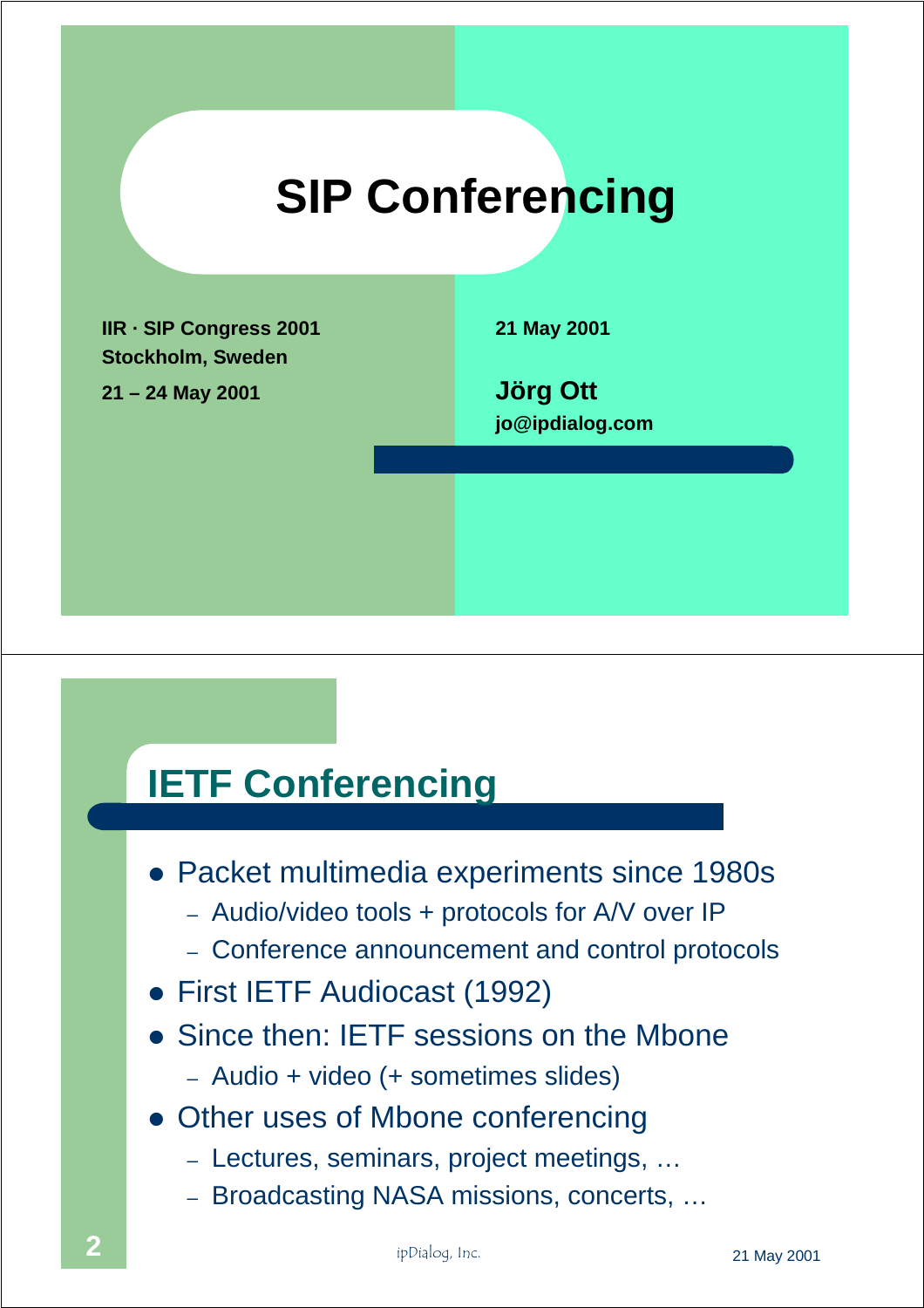

### **IETF Conferencing Model**

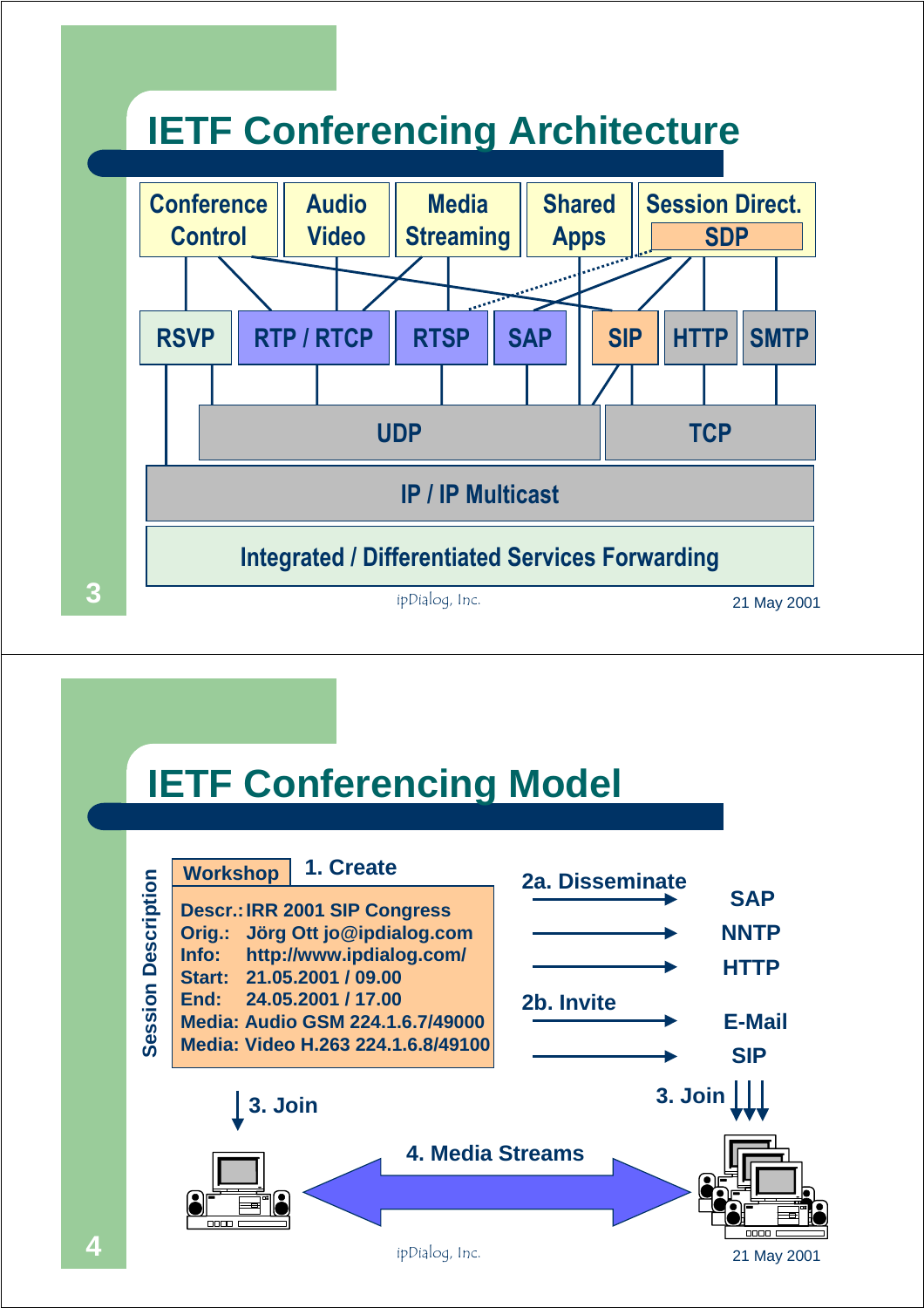



- INITIATE a call or conference
- ! JOIN a conference
- LEAVE a conference
- INVITE participants
- EXPEL participants?
- CONFIGURE media streams
- ! SHARE state? CONTROL conference?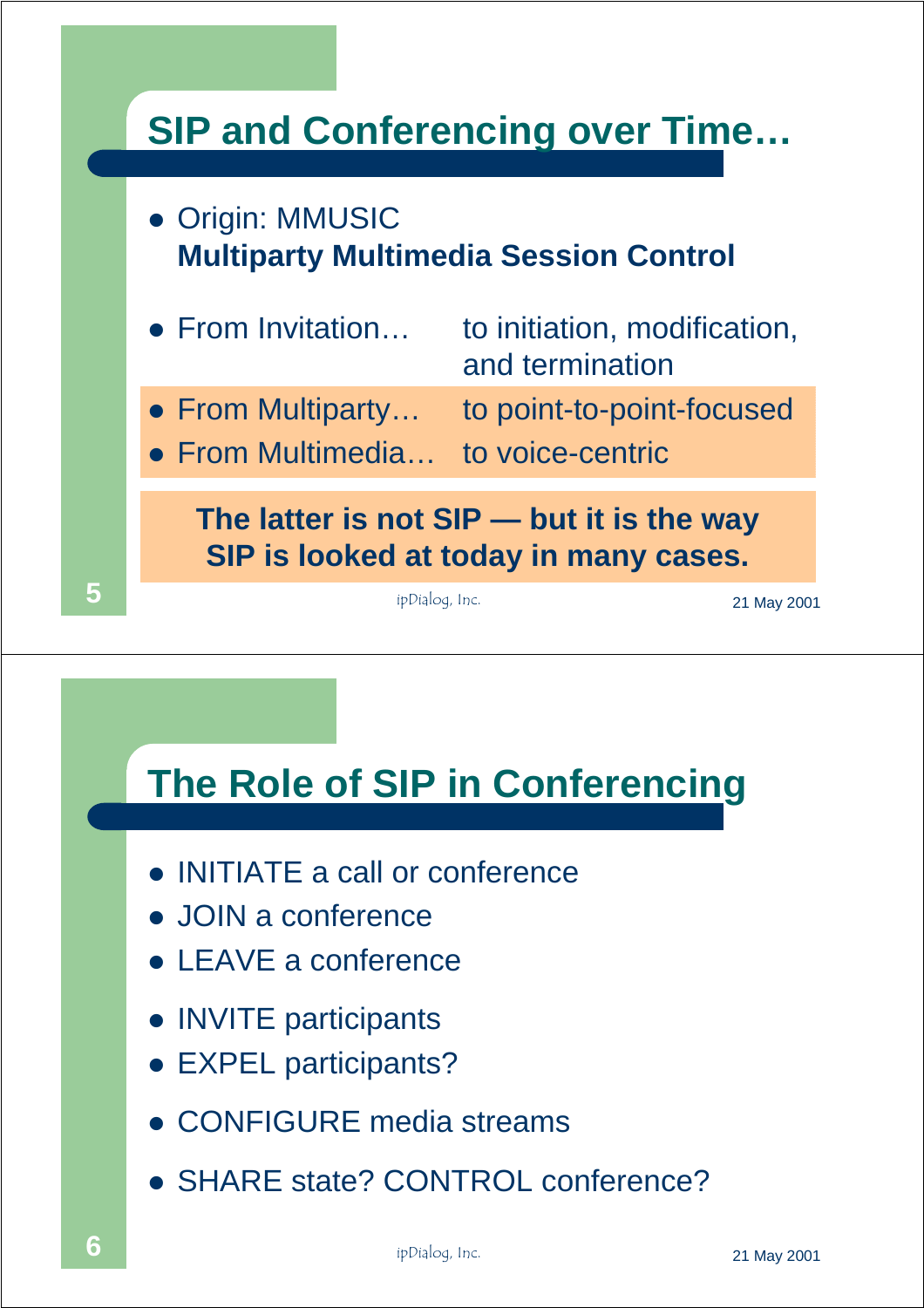### **SIP and Multiparty Conferencing**

- SIP signaling relationships
	- Central (bridge, endpoint) vs. mesh
- Media distribution
	- Unicast vs. multicast
- Media mixing
	- Centralized (bridge, endpoint) vs. decentralized
- Conference creation
	- ad-hoc vs. scheduled
	- "dial-in" vs. "dial-out" vs. equal peers

 $\overline{\mathbf{7}}$  ipDialog, Inc.  $\qquad \qquad$  **21 May 2001** 



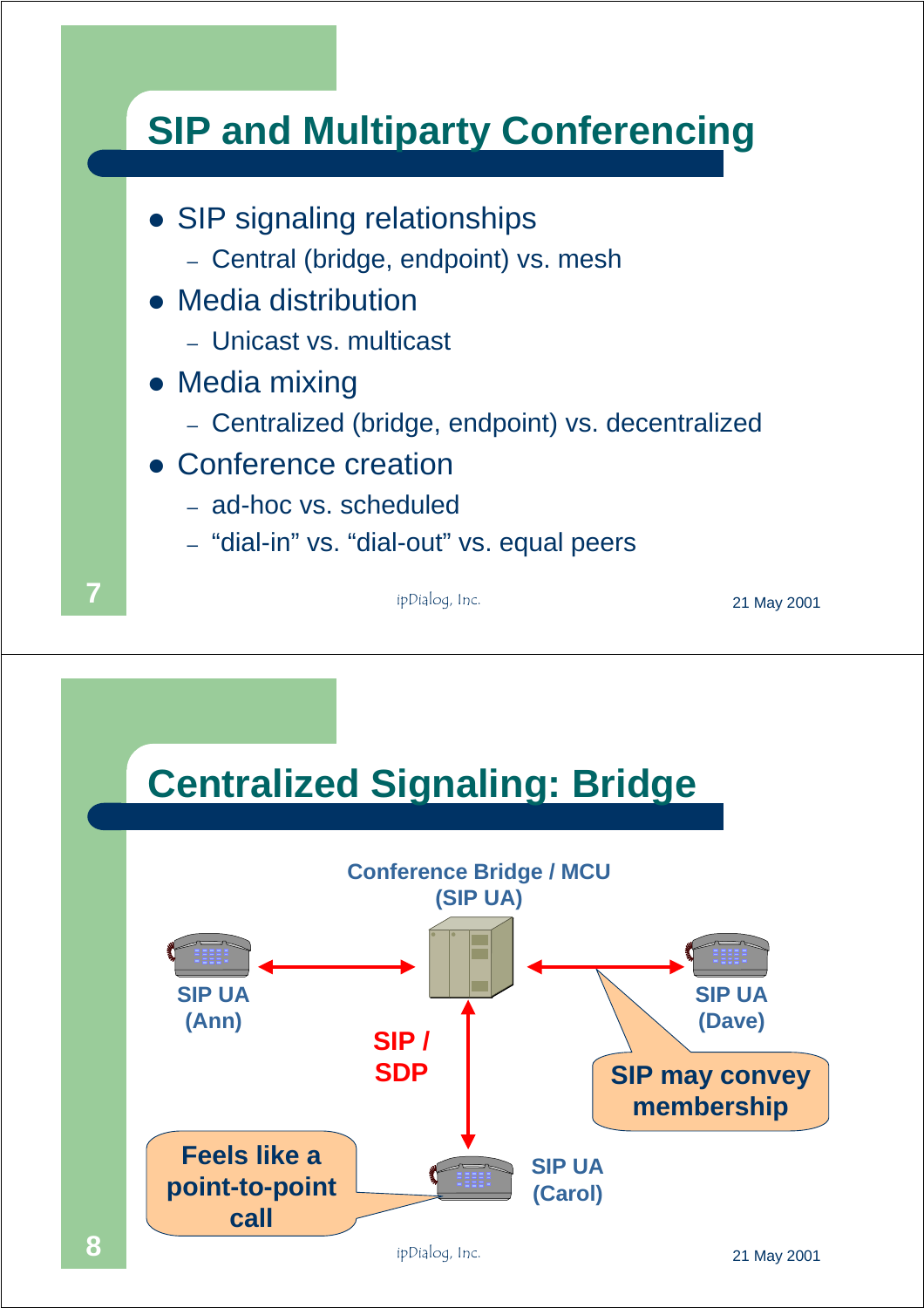### **Centralized Signaling: Endpoint**



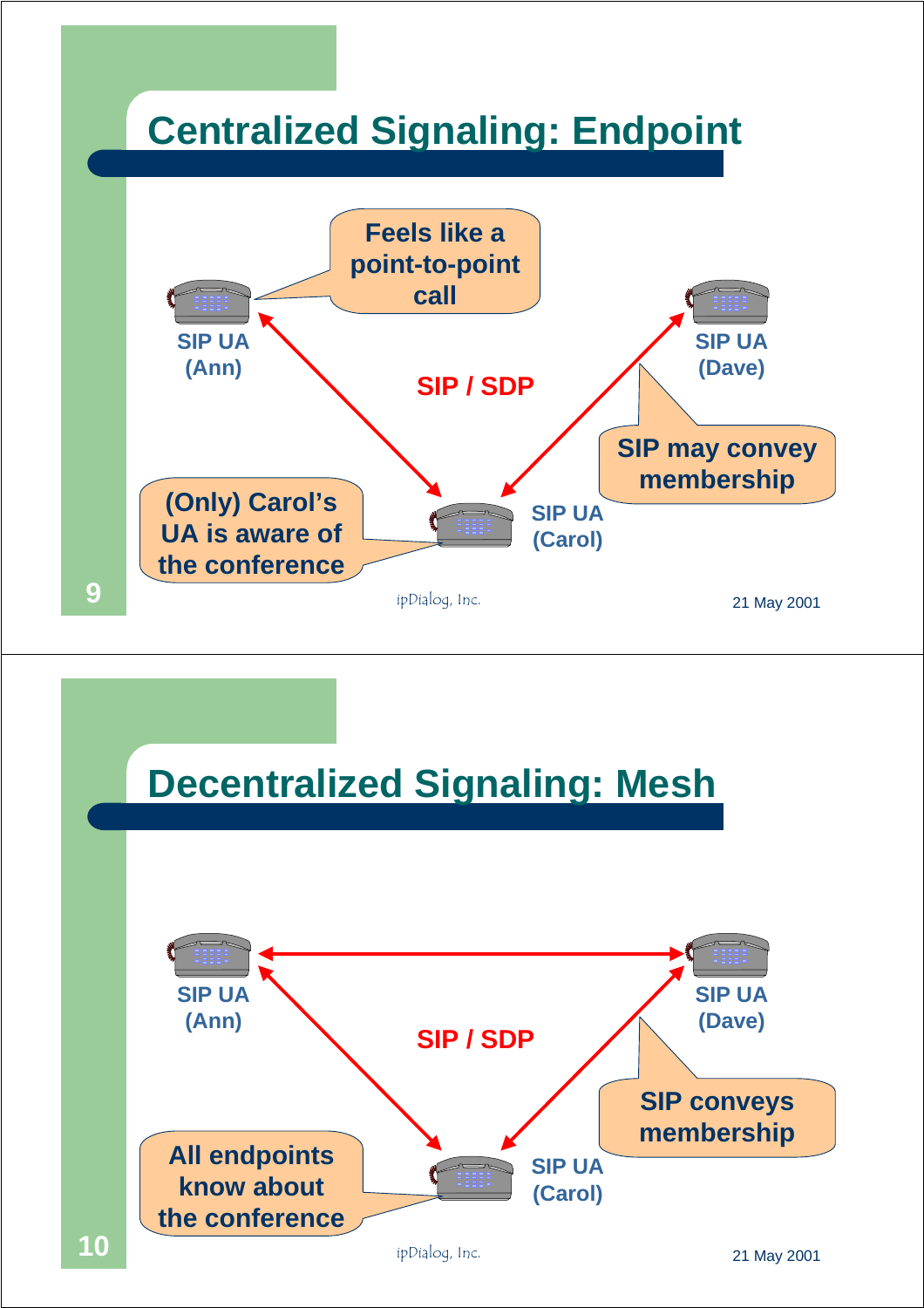

### **Centralized Media: Endpoint**

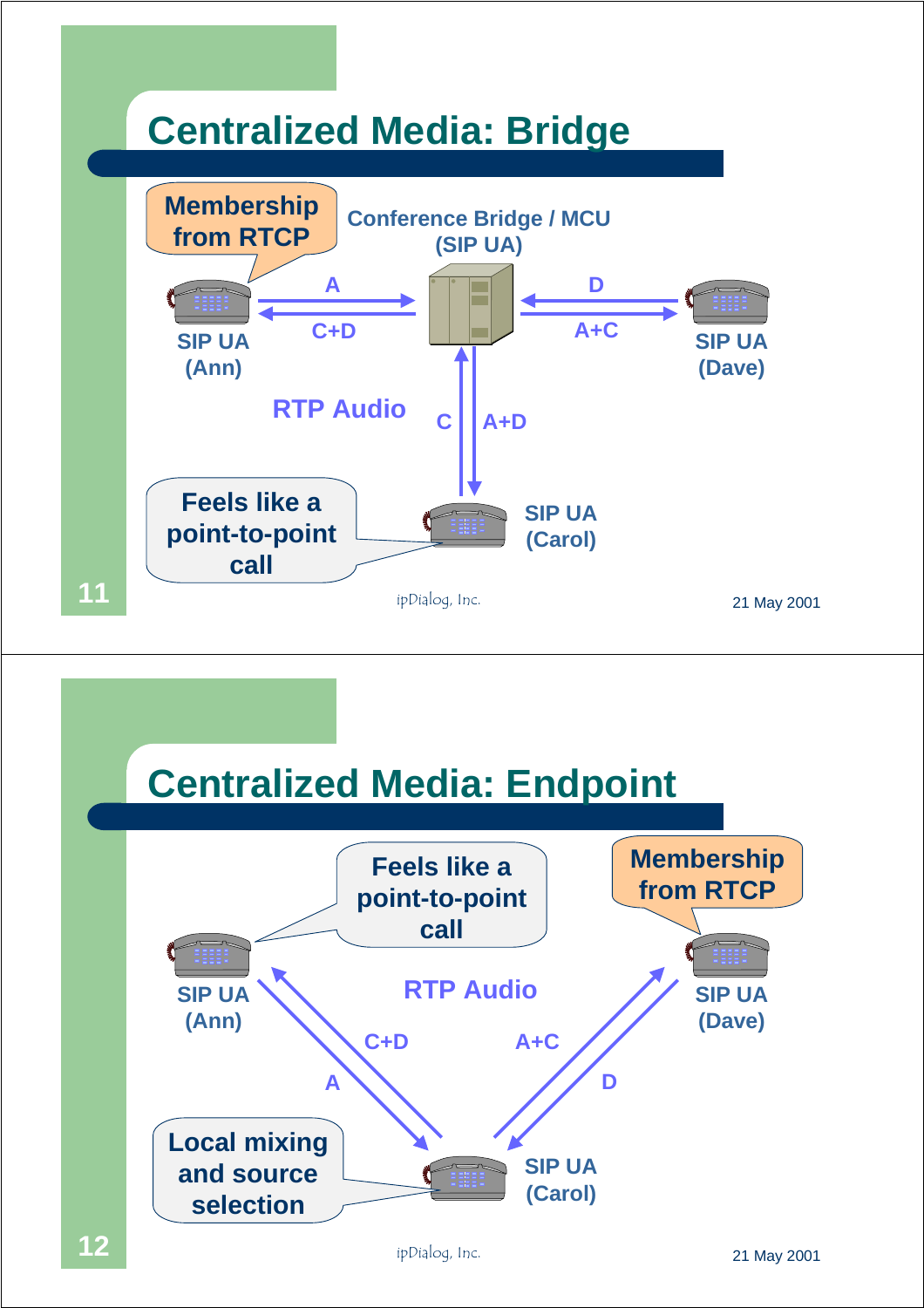



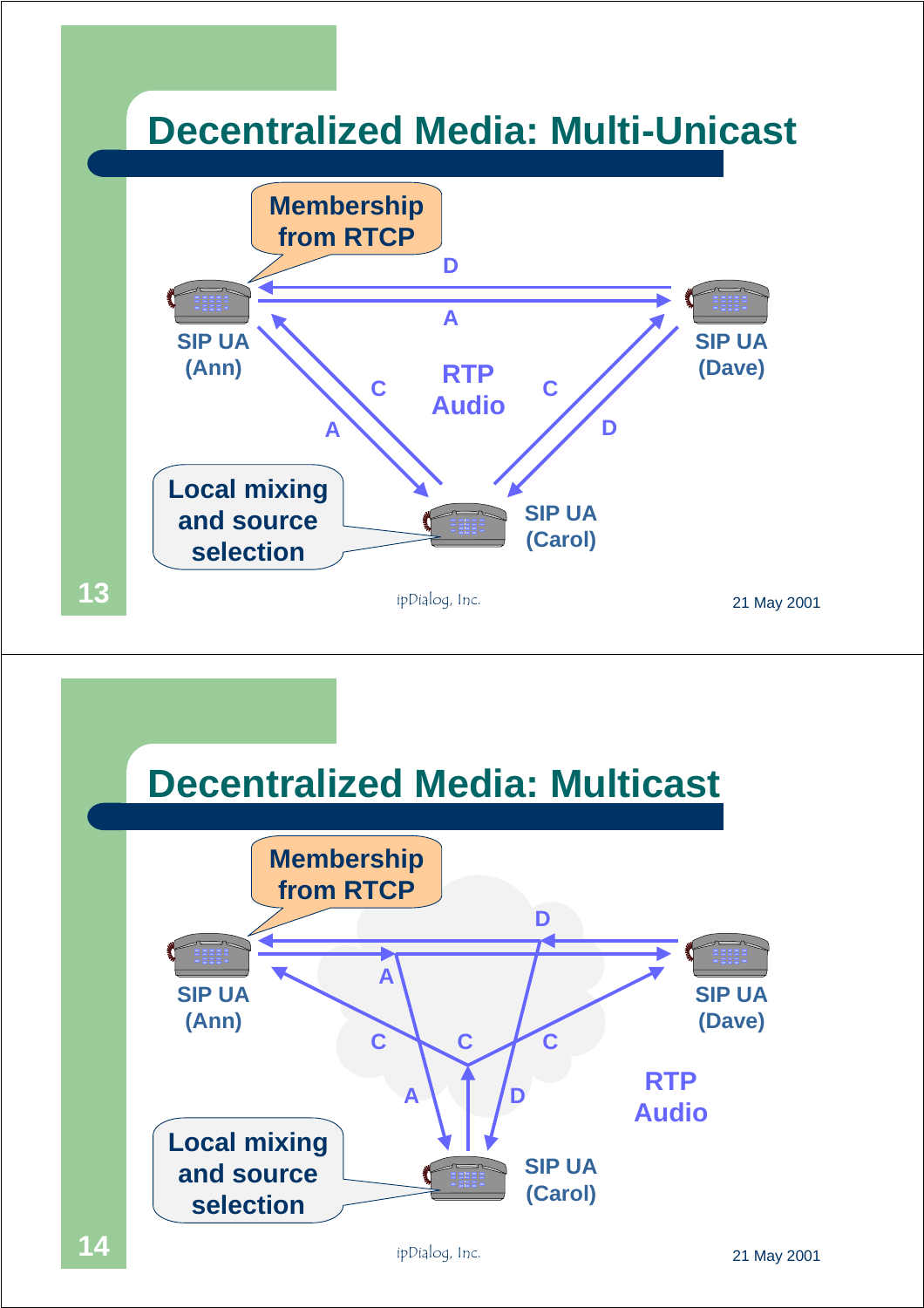

### **Model Transition**

- Conference starts off as a call
	- Endpoints can't do mixing
- Conference grows larger
	- Than the mixing endpoint can deal with
- Conference bridge no longer needed
- ! "Call Transfer" for all participants
	- INVITE and BYE, REFER
	- Re-direct (and re-configure) media streams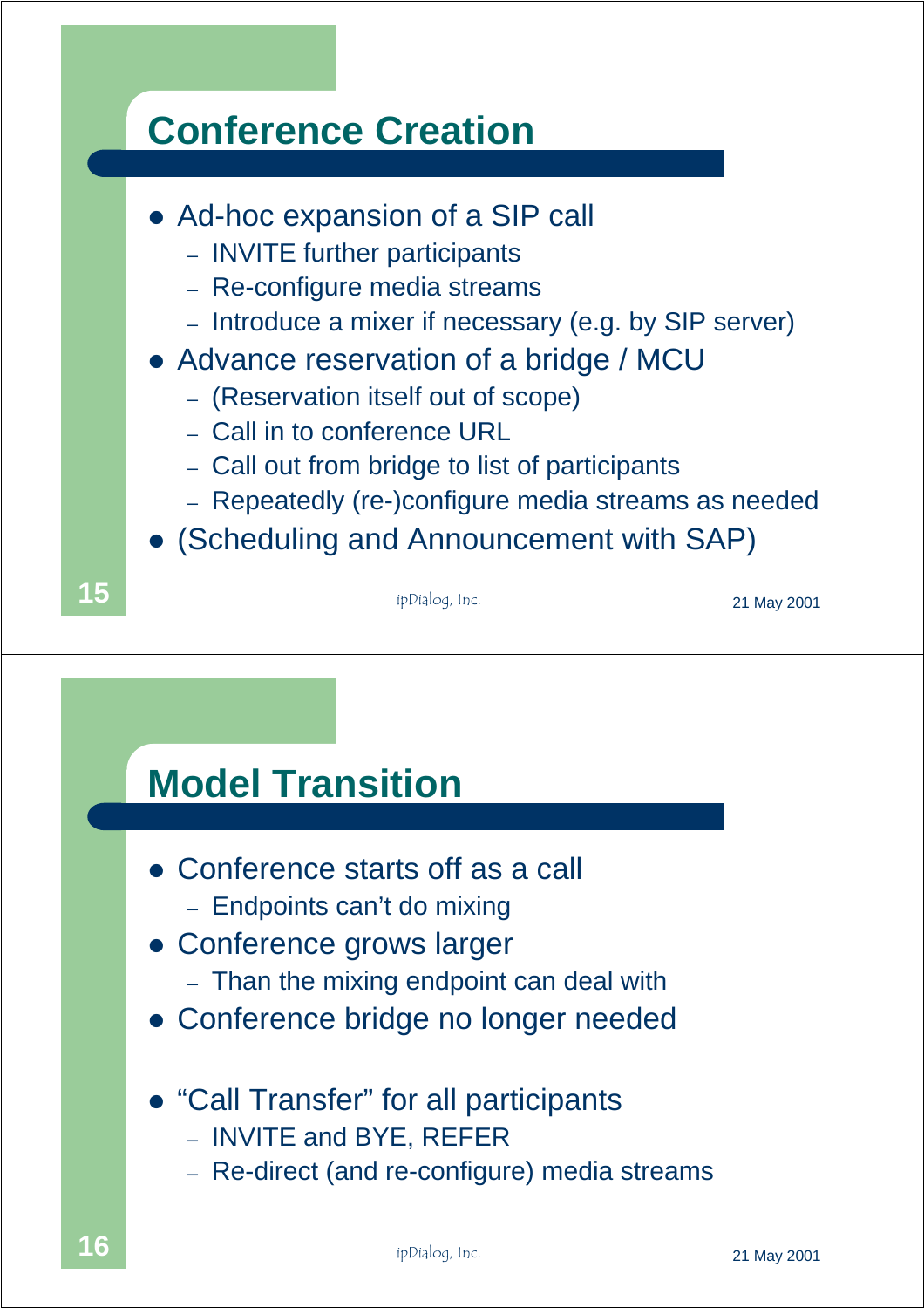### **Example 1: Conference Bridge**



### **Example 1: Conference Bridge**

- Use only basic SIP features
	- SIP URL for identification
	- point-to-point calls for control and media
- Conferencing: application of SIP in the bridge
	- may hide or expose media differences
		- transcoding vs. media re-negotiation
	- may hide or expose participants' identities
- Make a conference "feel" like a phone call
- Works with SIP phones today!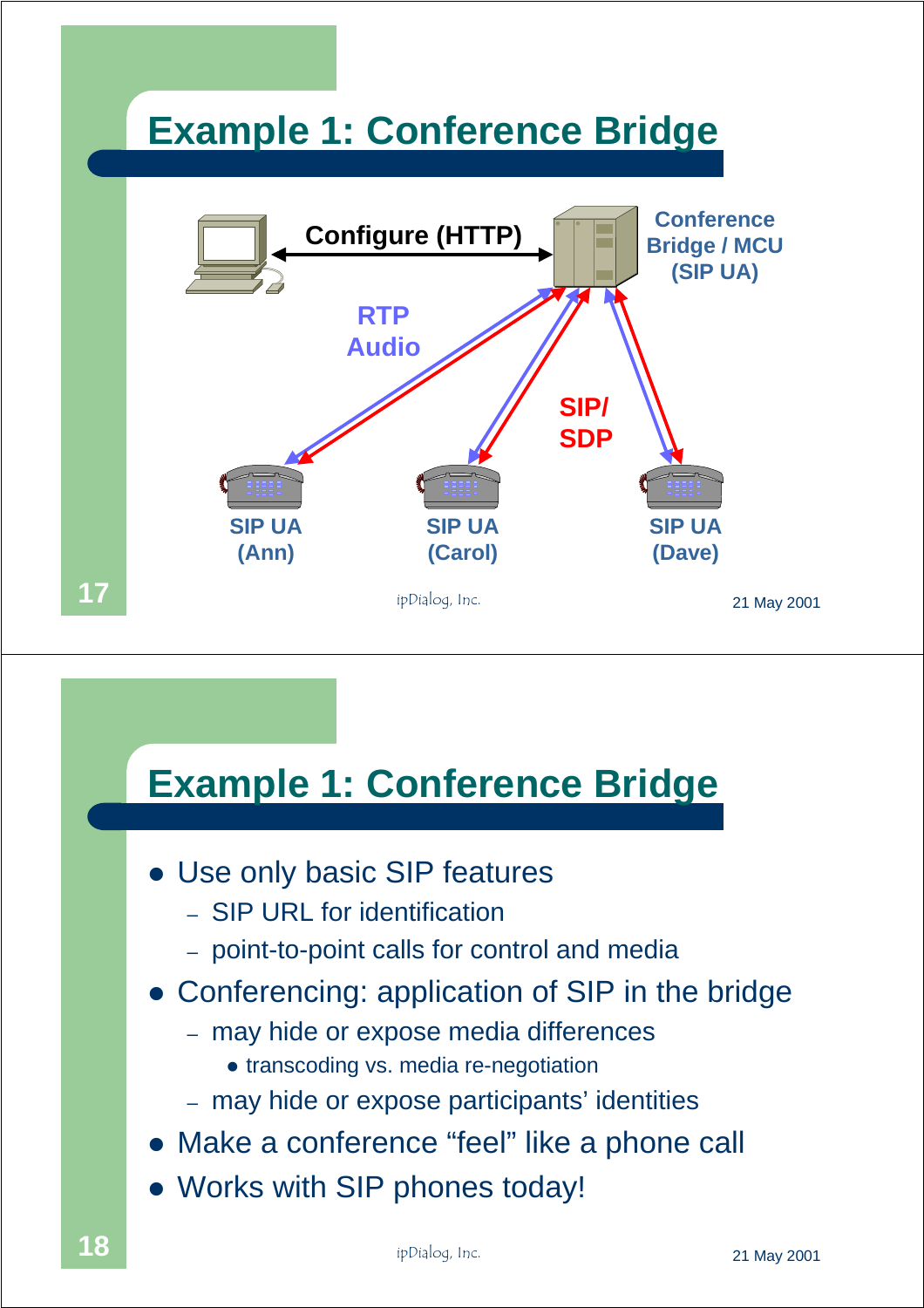### **Conference Setup**



### **Ann calls in (1st)**

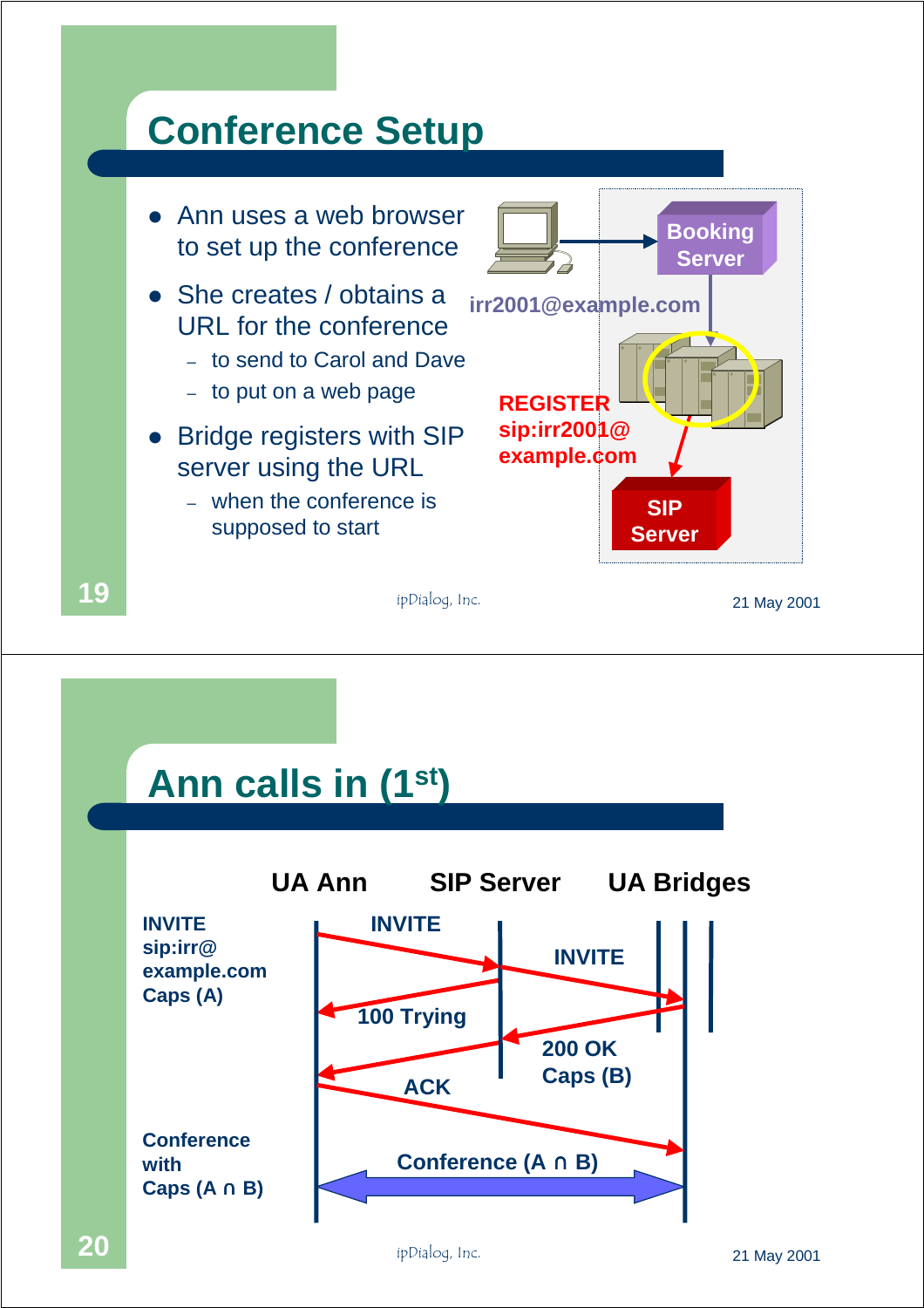### **Carol calls in (2nd)**



### **Dave calls in (3rd)**

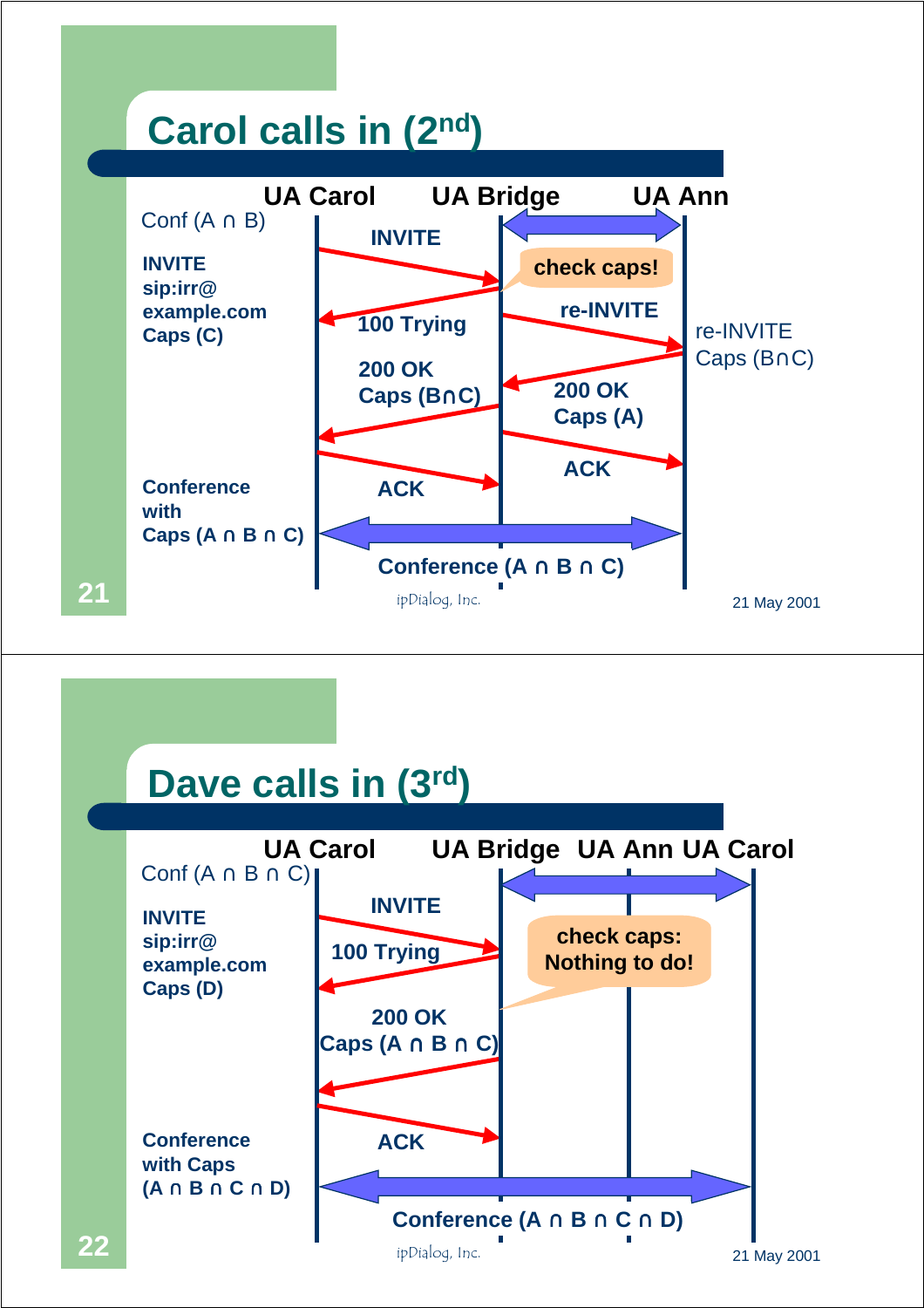

### **Example 1: Conference Bridge**

#### ! PRO

- Endpoints need not be aware of conference
	- ! (if media distribution is handled centrally as well)
- Can be done with SIP today
- Endpoints can leave at will
- Simple!
- ! CON
	- Central entity required (find it, book it, access it, ...)
	- Single point of failure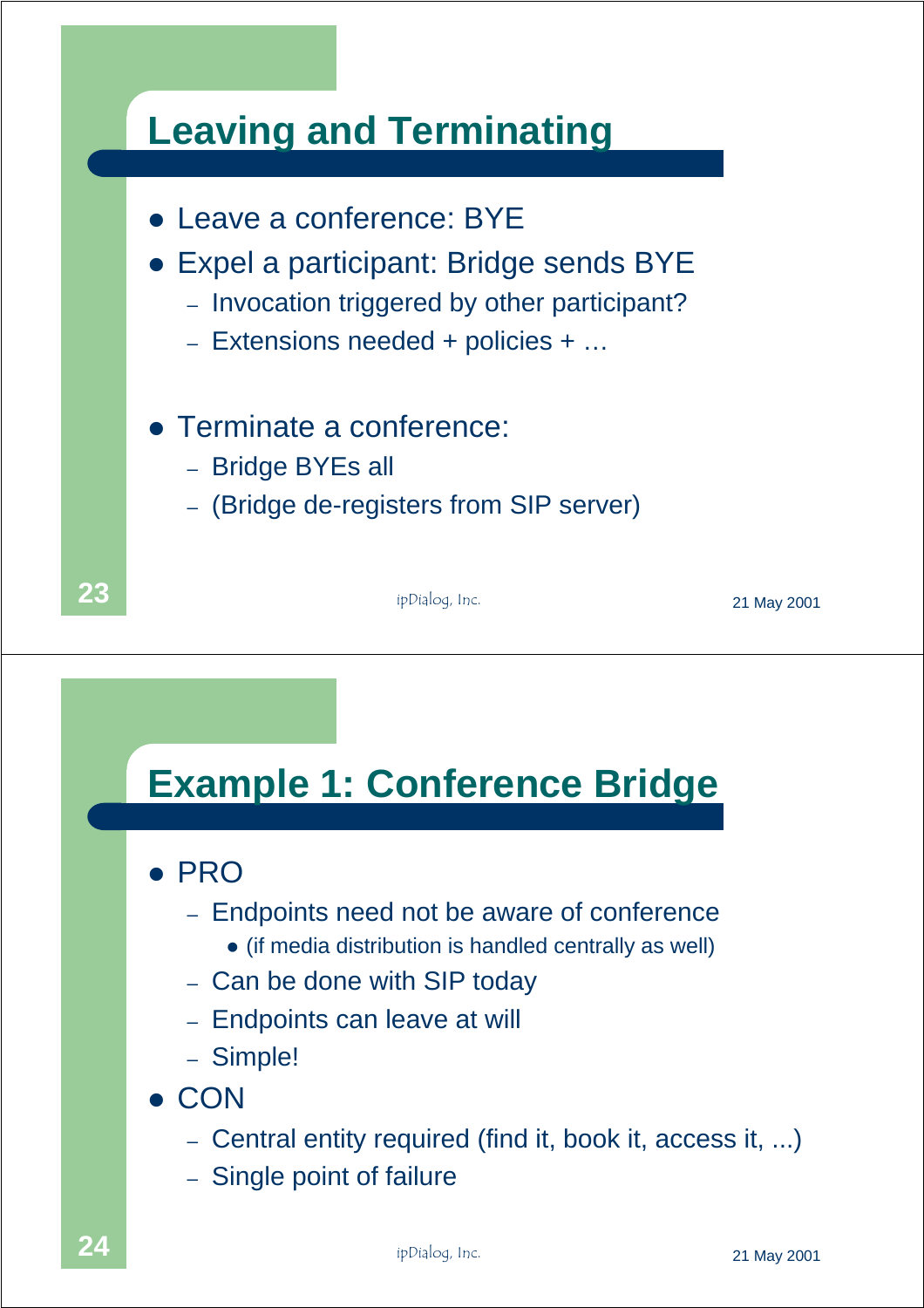

# **Example 2: Endpoint as Mixer**

- Logically similar to centralized bridge
- Endpoint creates two calls and bridges locally
- Perfect solution for small ad-hoc conferences
- With decentralized media: processing power less an issue
- Implemented in SIP Phones today!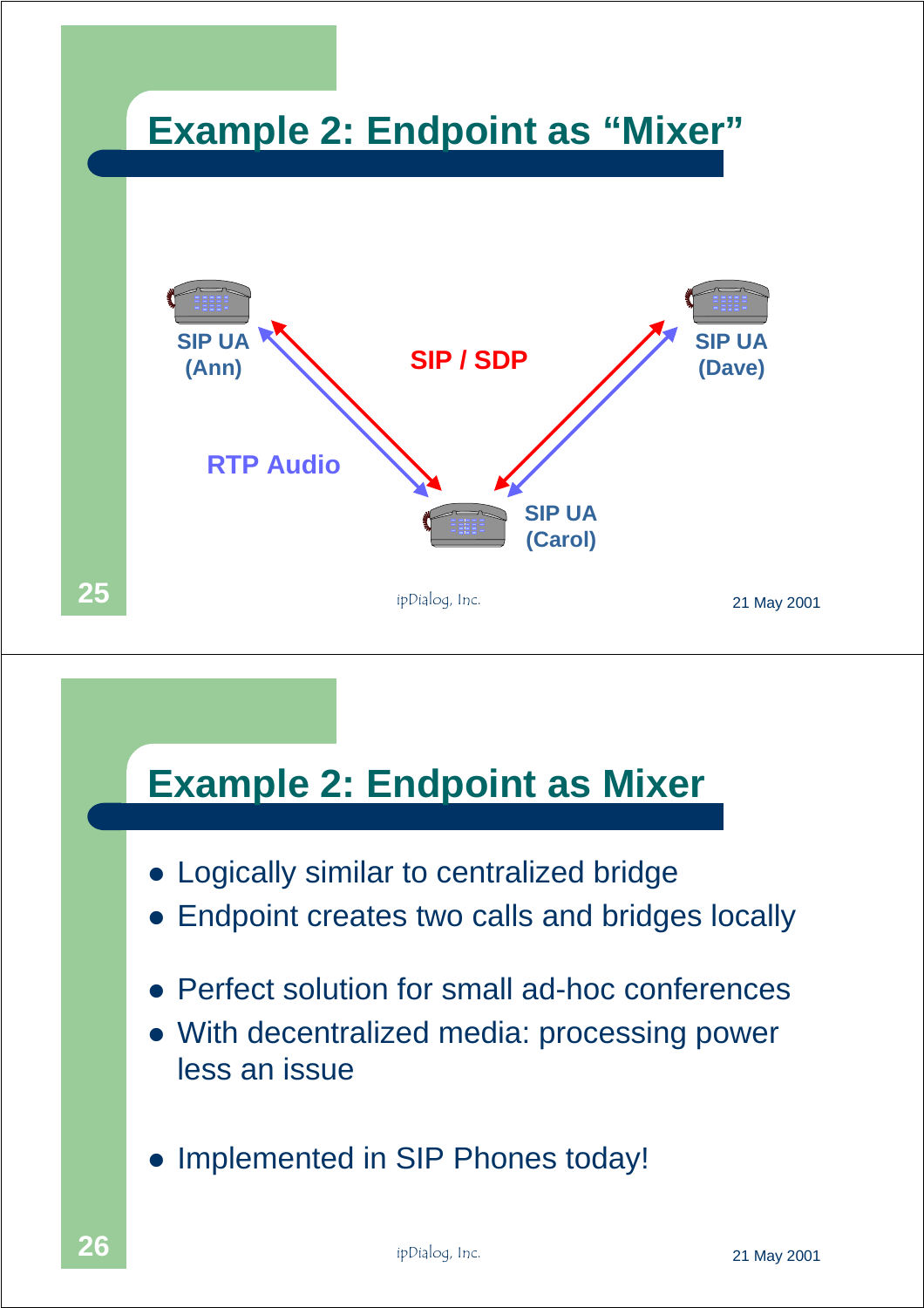### **Example 2: Endpoint as "Mixer"**

#### ! PRO

- Endpoints need not be aware of conference
	- (if media distribution is handled by mixing endpoint)
- Can be done with SIP today
- Simple!
- ! CON
	- Mixing endpoint cannot leave
		- or will terminate the signaling relationships
	- Mixing endpoint has to handle many streams (b/w)
	- Single point of failure

**27 1 ip**Dialog, Inc. 21 May 2001



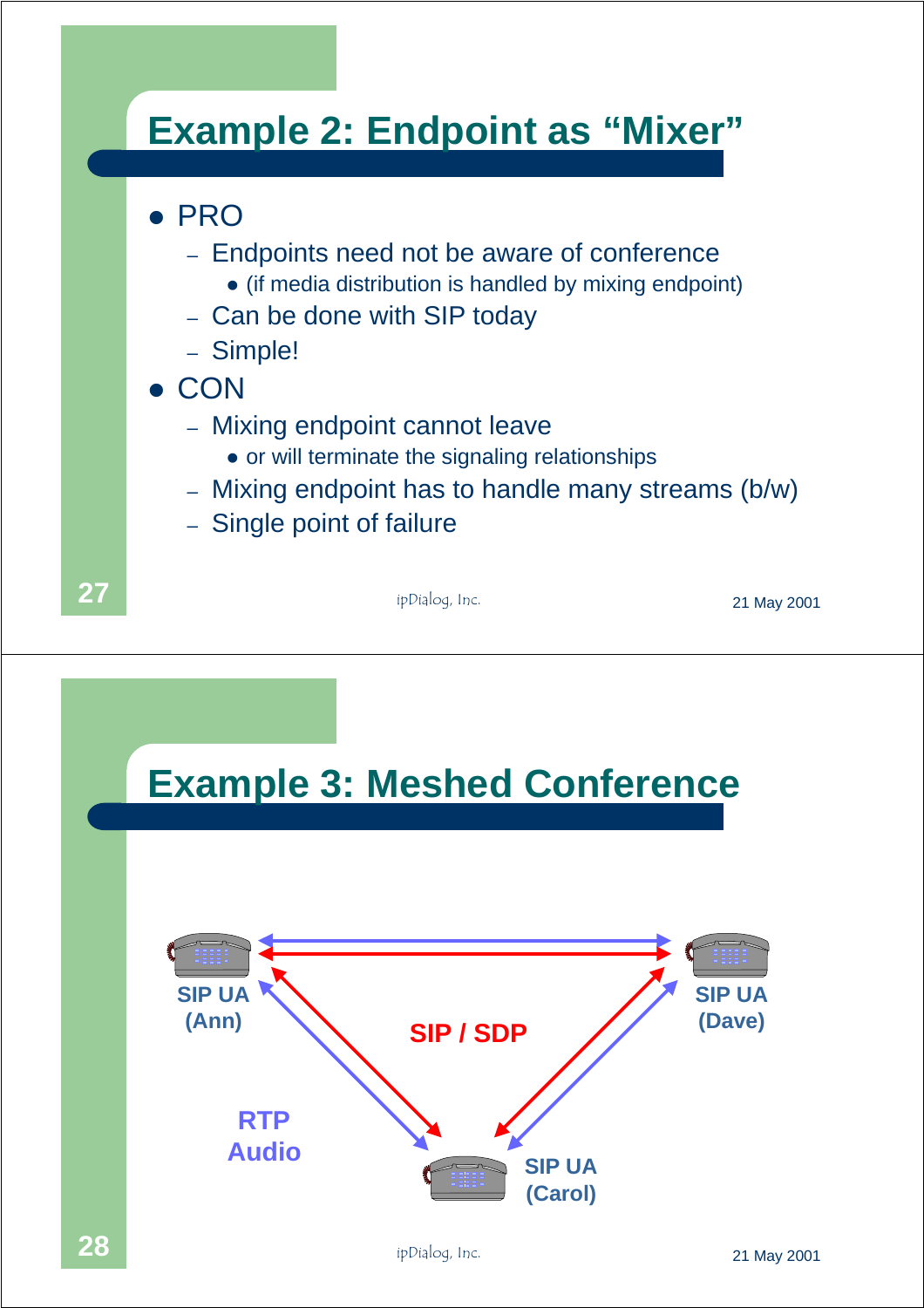

### **Example 3: Meshed Conference**

! PRO

- No centralized server required
- No single point of failure
- Participants may leave at will
- ! CON
	- More sophisticated endpoints required
	- Each endpoint has to handle multiple streams (b/w)
	- Complex protocol
- Not yet completely defined!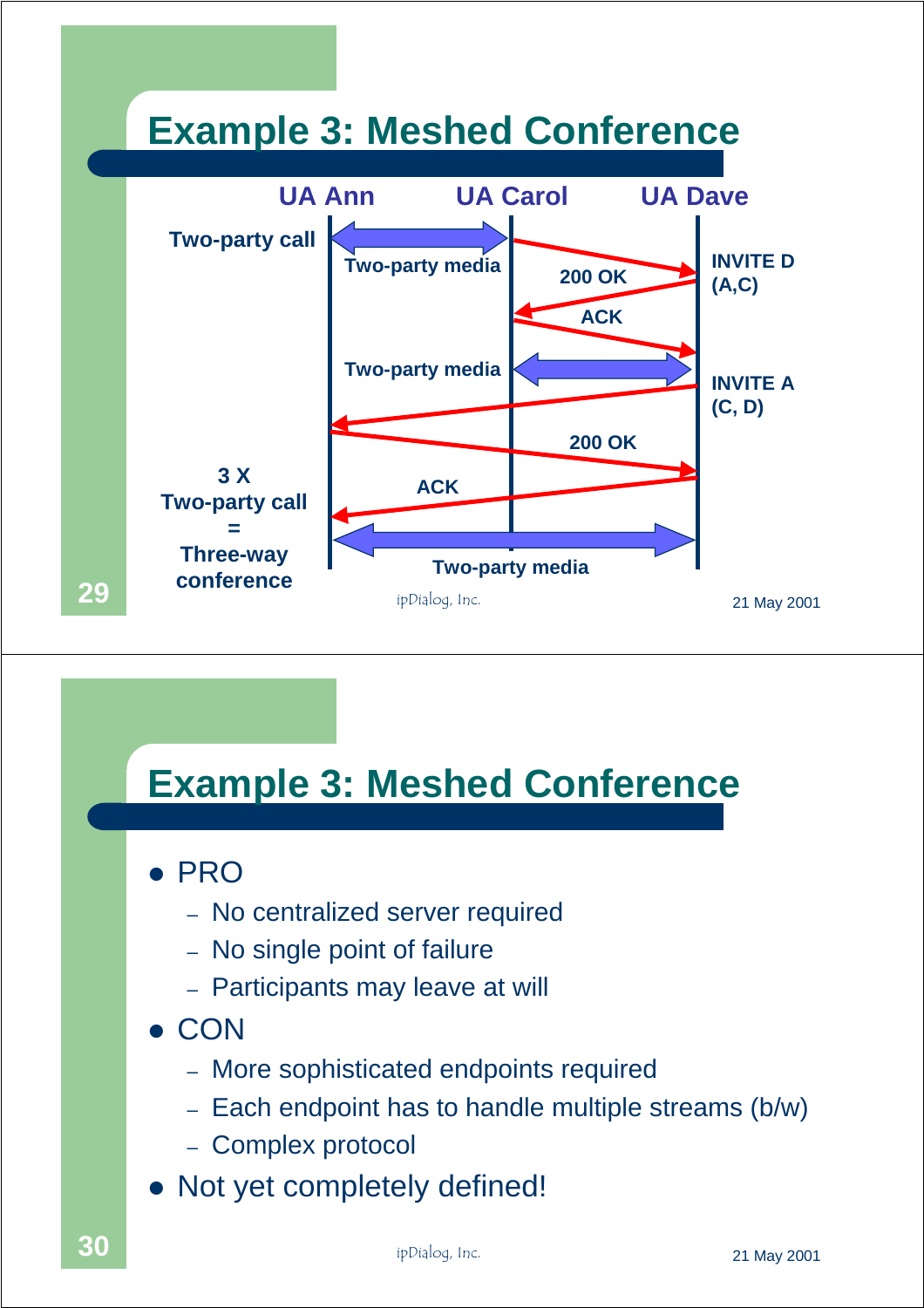

- Media configuration handled by SIP anyway
- Membership is straightforward
	- Done for full-mesh conferences
- Use SUBSCRIBE/NOTIFY for other



- Membership and other conference state
- Not perfectly efficient
	- But there is currently not so much state
	- Need not scale to arbitrarily large conferences
- Seek another solution only when really needed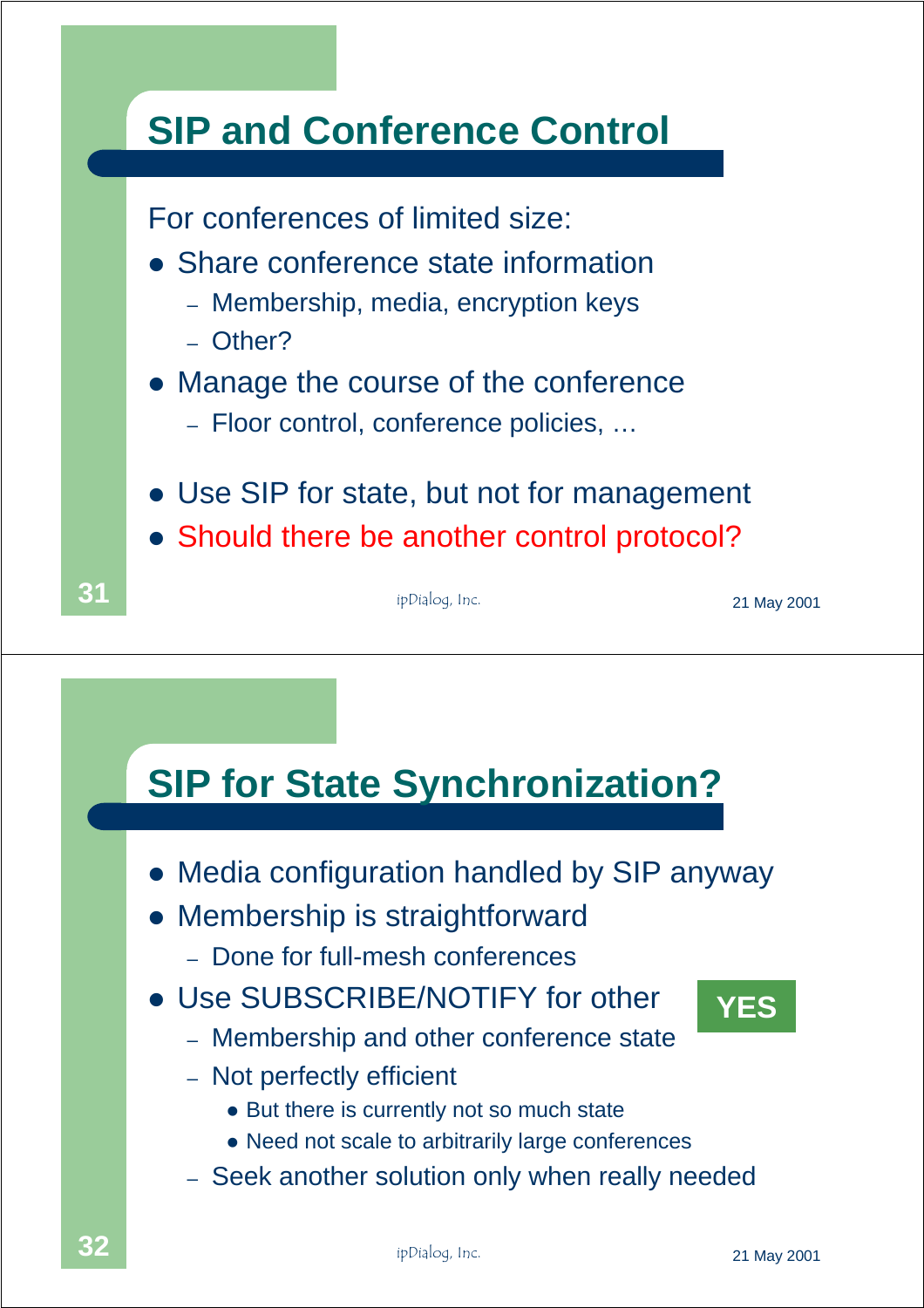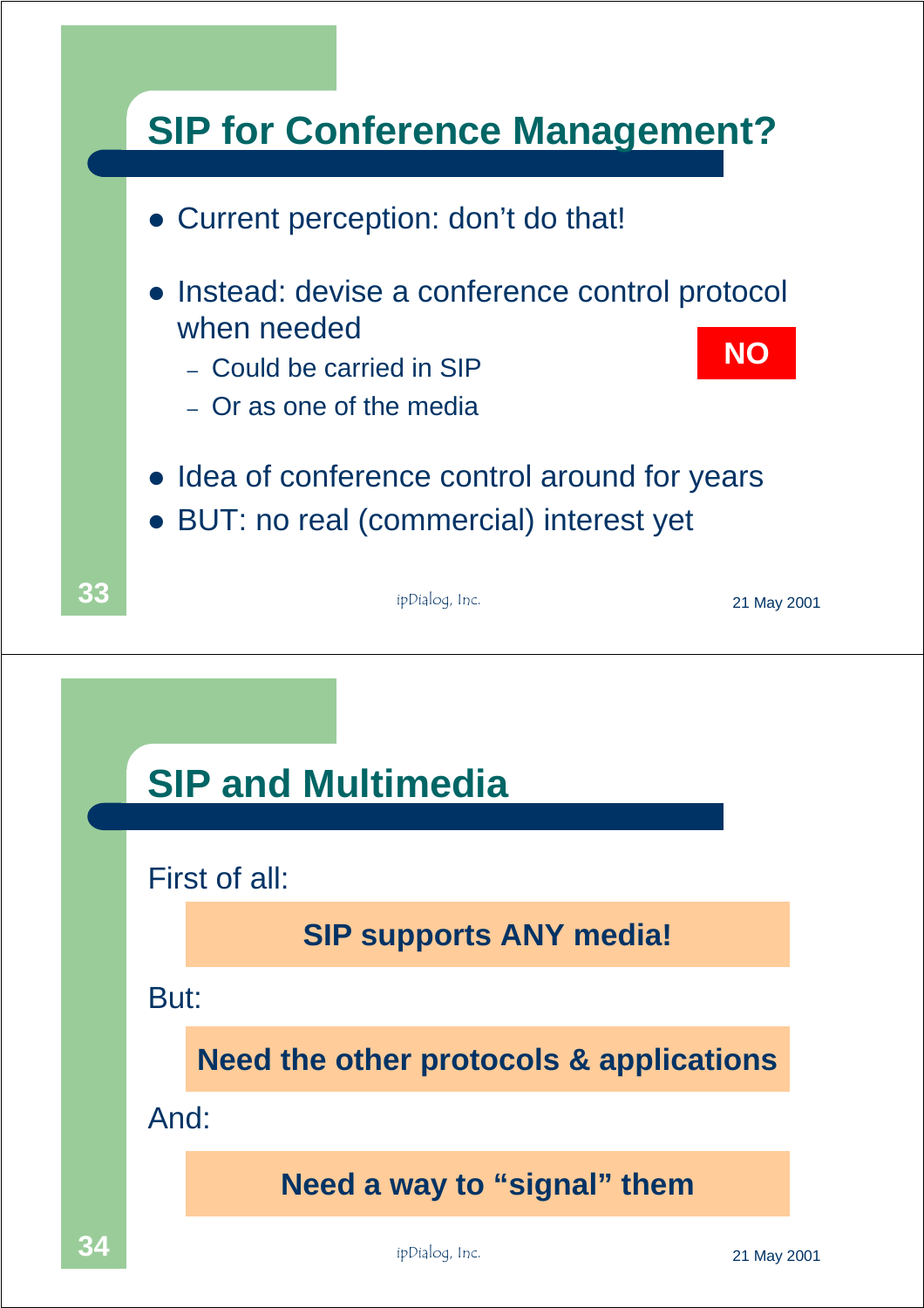## **Media Protocols**

- Audio
- ! Video
- Tones (DTMF etc.)
- **Text chat**
- ! Fax
- **Pointers**
- $\bullet$  ...

### **DONE MISSING**

- Shared Whiteboard – LBL WB, ...
- Shared Text – UCL NTE, emacs, ...
- Application Sharing
	- ITU-T T.128
	- Sun VNC

 $\bullet$  ...

**35 1 i**pDialog, Inc. **21 May 2001** 

### **Session Description Protocol (SDP)**

- Has enabled SIP and streaming application
	- works fine for many cases
	- makes many implicit assumptions
- BUT: Designed for Session Announcements
	- rather than for interactive "negotiations"
- Many recent extensions
	- to better support SIP, MEGACO in the short-term
	- General solution being worked out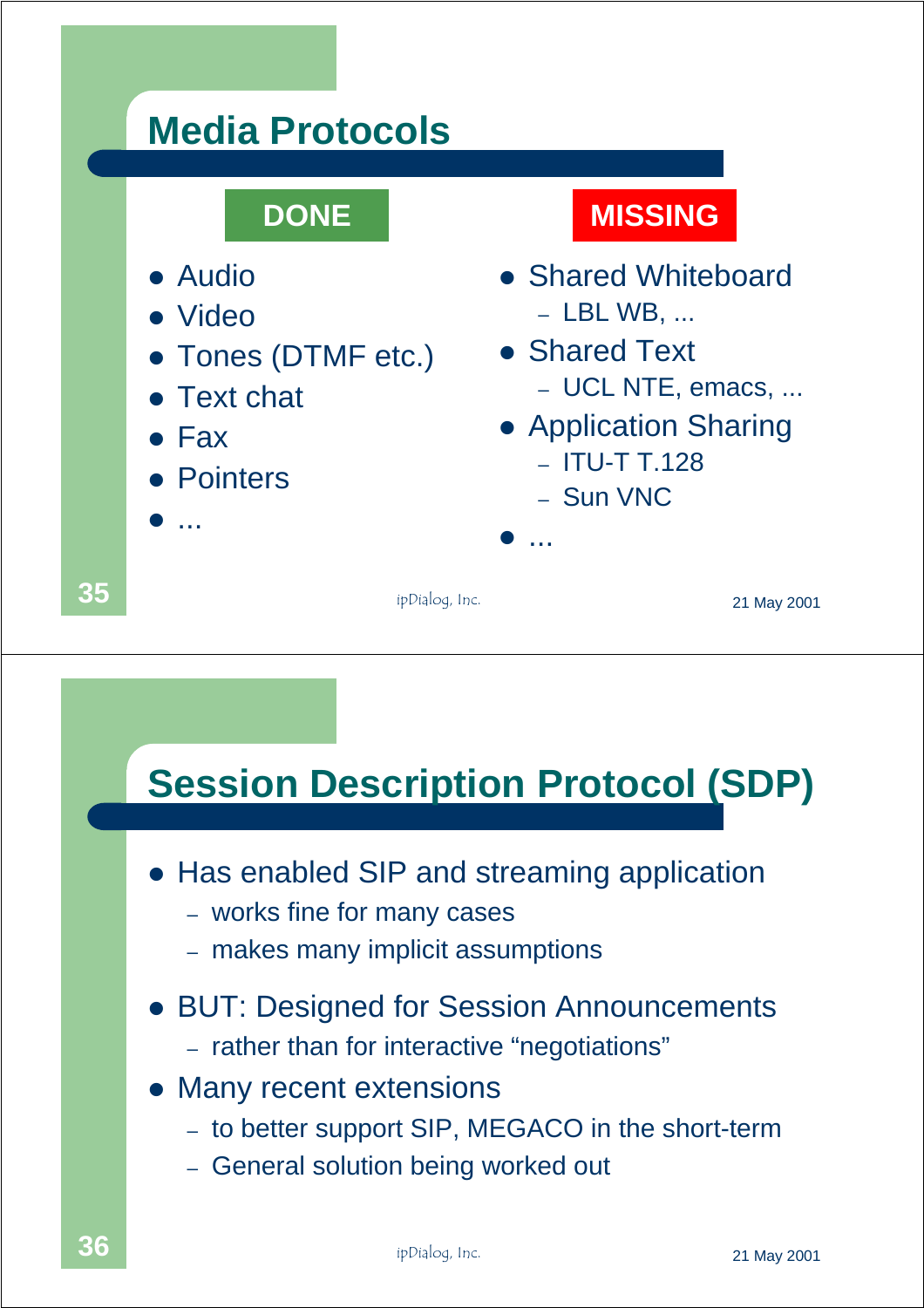